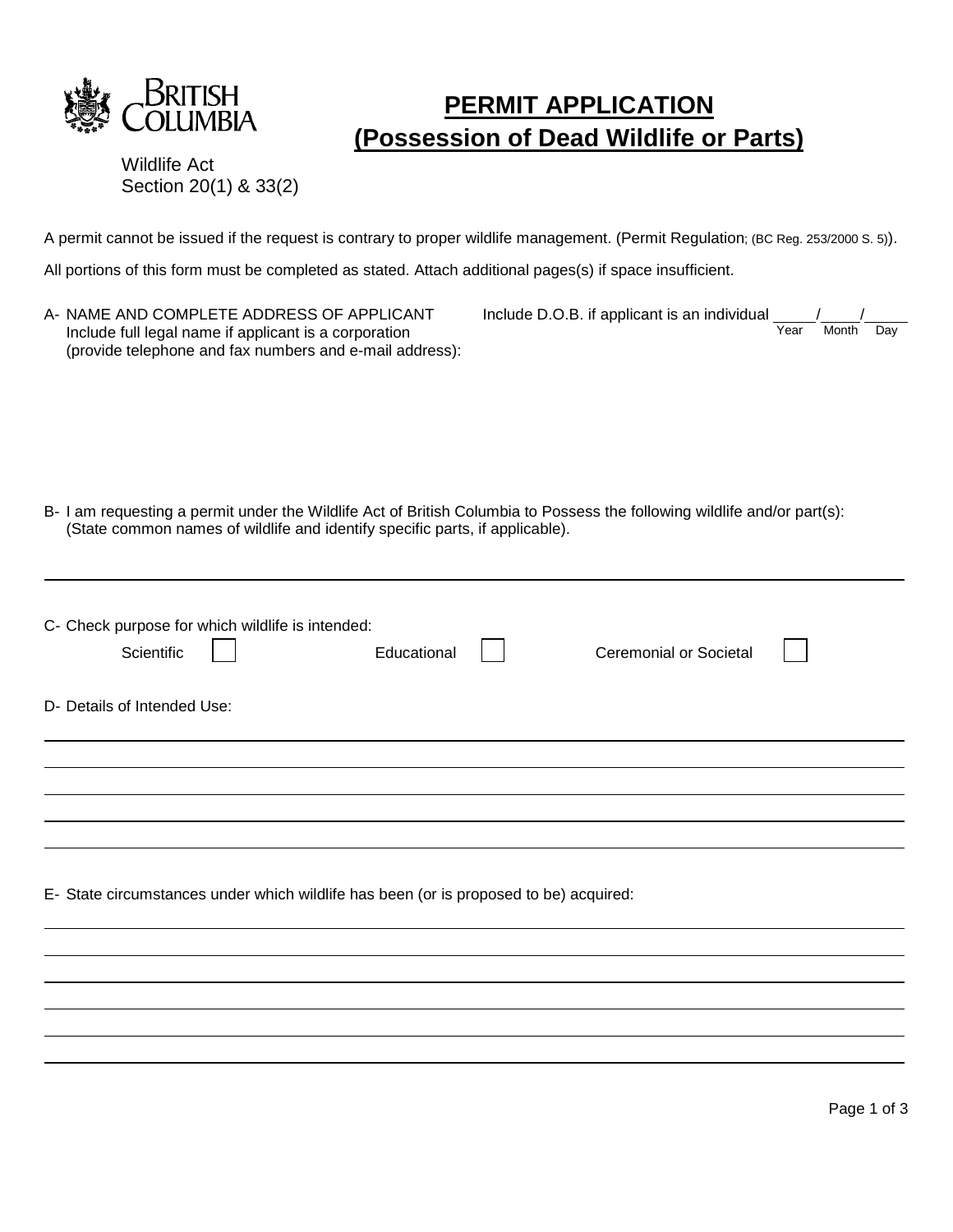**PLEASE NOTE THAT THE APPLICATION REVIEW PERIOD IS NORMALLY UP TO 3 WEEKS, EXCLUDING THE RETURN BY MAIL. HOWEVER, IT MAY TAKE AS MUCH AS 6 WEEKS DEPENDING ON WORKLOAD AND THE COMPLEXITY OF THE APPLICATION. IF YOU ARE APPLYING LATE AND WANT TO RECEIVE YOUR PERMIT IN TIME, PLEASE PROVIDE US WITH A COURIER RETURN/PREPAID ENVELOPE, YOUR COURIER ACCOUNT NUMBER, OR A VISA OR MASTERCARD NUMBER AGAINST WHICH THE COURIER COMPANY CAN BE PAID.**

| The undersigned hereby certifies  |
|-----------------------------------|
| that all information given in     |
| this document is true and correct |

## **SIGNATURE OF APPLICANT:**

| DATE:<br>Month<br>Year<br>Day                                                                           |                                                         |  |  |
|---------------------------------------------------------------------------------------------------------|---------------------------------------------------------|--|--|
| If applicant is under 19 years of age the following section must be completed                           |                                                         |  |  |
| I give my consent for<br>(Full Name)<br>in this application                                             | who is my son/daughter/ward to apply for permit set out |  |  |
| Full name of Parent/Guardian<br>(Print DO NOT write)                                                    | Telephone number if different than applicant            |  |  |
| Signature of Parent/Guardian                                                                            | Date:<br>Year<br>Month<br>Day                           |  |  |
| It is an offence under Section 82 of the Wildlife Act to make a false statement in a permit application |                                                         |  |  |

**Completed applications must be submitted to a Regional Fish and Wildlife Manager, the Director, Wildlife Branch or another person authorized to issue permits under section 19 of the Wildlife Act.**